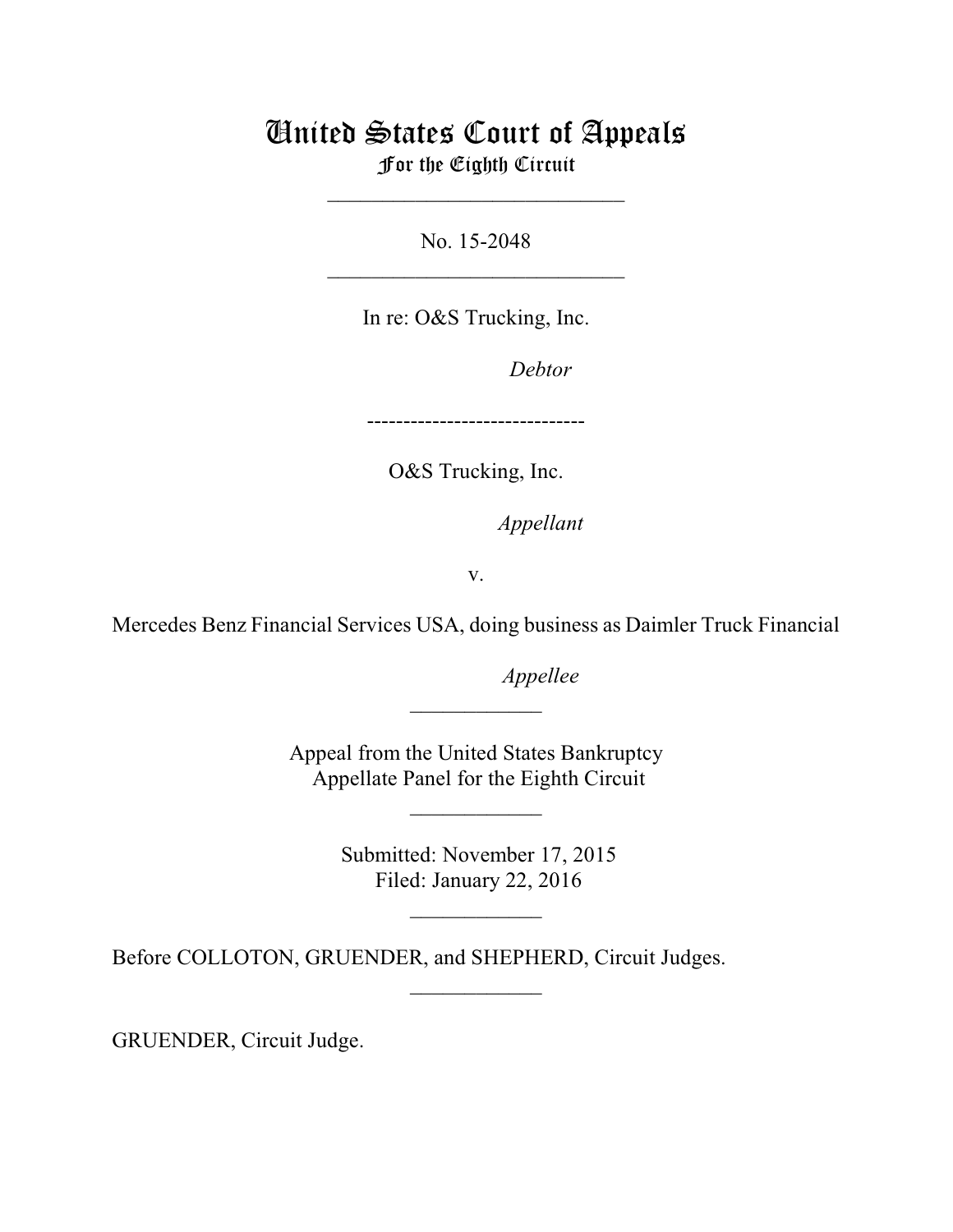After the bankruptcy court confirmed a reorganization plan proposed by O&S Trucking, Inc. ("O&S"), O&S appealed to the Bankruptcy Appellate Panel ("BAP"). The BAP dismissed the appeal for lack of jurisdiction. We affirm.

I.

O&S owned and operated a fleet of commercial trucks. Many of these trucks were financed or leased from various entities, including Mercedes Benz Financial Services USA (doing business as "Daimler"). In May 2012, O&S filed a voluntary Chapter 11 bankruptcy petition. After Daimler filed a motion seeking adequate protection of its secured interest, Daimler and O&S negotiated an agreed order in which  $\alpha$ &S promised to make protection payments to Daimler to cover, among other things, the erosion in value of the Daimler trucks that O&S retained. The parties calculated these protection payments based on their assessment of each truck's value, including \$64,500 for each 2010 freightliner. O&S agreed to pay Daimler two percent of each truck's value each month.

After O&S filed a motion for determination of secured status, the bankruptcy court concluded that Daimler had a secured claim and an unsecured claim. The court calculated the secured-claim amount based on: (1) the value of the vehicle collateral retained by O&S and (2) O&S's net post-petition income from the Daimler trucks. The court assessed the present value of the vehicle collateral using the National Automobile Dealers Association retail value of \$62,100 for each 2010 freightliner. The court calculated the net income from the Daimler trucks as \$51,909.40, a sum that approximated O&S's revenue less its expenses and the protection payments.

O&S moved for reconsideration of the court's secured-status order, alleging several errors. First, O&S contended that the bankruptcy court erred when it relied on the present value of the trucks to calculate the vehicle-collateral sum.  $\alpha$ &S argued that Daimler had been afforded a double recovery because the court did not reduce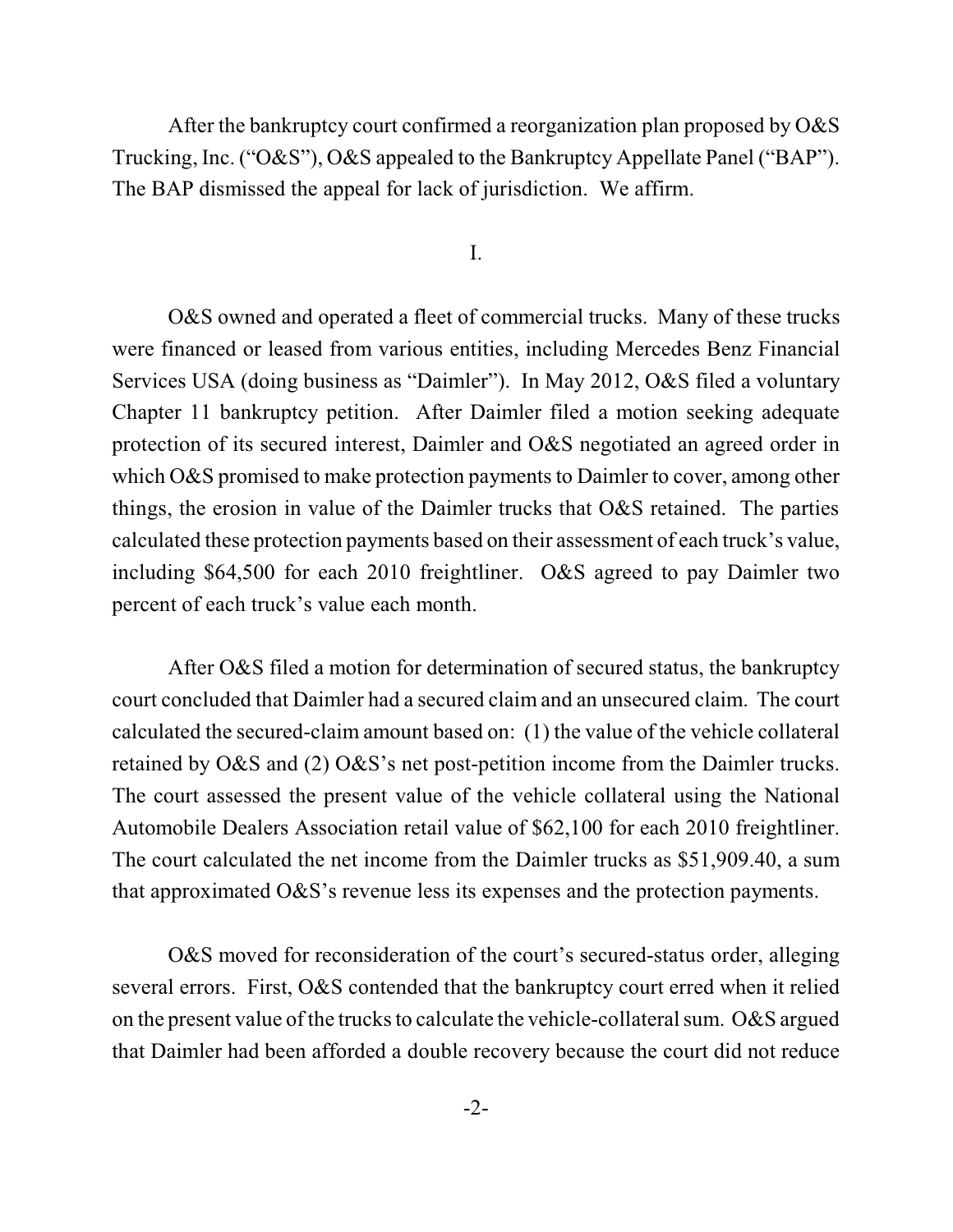the present value based on the protection payments that  $\alpha$ &S already had made.  $\alpha$ &S also argued that the court erred by calculating the additional \$51,909.40 net-income figure because Daimler had waived the right to any proceeds in the agreed protection order and because the relevant funds had been commingled with other funds in O&S's account. The bankruptcy court denied reconsideration.

O&S appealed the order and the denial of reconsideration, and the BAP eventually dismissed the appeal for lack of jurisdiction on September 15, 2014. However, while that appeal still was pending before the BAP, O&S proposed a new plan ofreorganization to the bankruptcy court. This plan incorporated the bankruptcy court's secured-status order, stating that Daimler's secured claim amounted to \$62,100 per truck in vehicle collateral plus \$51,909.40 from net income. The plan also stated that this sum was "subject to adjustment" based on "the final outcome of the pending appeal of the Daimler Decision by Debtor and any subsequent appeal." During the confirmation hearing, the court found that the vehicle-collateral calculation was no longer relevant because O&S already had returned all of the retained trucks to Daimler. Accordingly, the court concluded that Daimler's secured claim was limited to \$51,909.40. The bankruptcy court then confirmed the reorganization plan.

Following the plan's confirmation, O&S appealed to the BAP. In this appeal, O&S reiterated its argument that the bankruptcy court improperly had calculated the amount of Daimler's secured claim. O&S repeated its contention that the bankruptcy court's order afforded Daimler a double recovery for the vehicle collateral. O&S further argued that the bankruptcy court erred when it supplemented the secured portion of Daimler's claim with an award of \$51,909.40 as proceeds from the use of the Daimler trucks. Finally, O&S argued that the bankruptcy court erred by denying the motion for reconsideration. The BAP did not reach the merits of these claims, instead concluding that it lacked jurisdiction over the appeal. O&S now appeals the BAP decision to our court.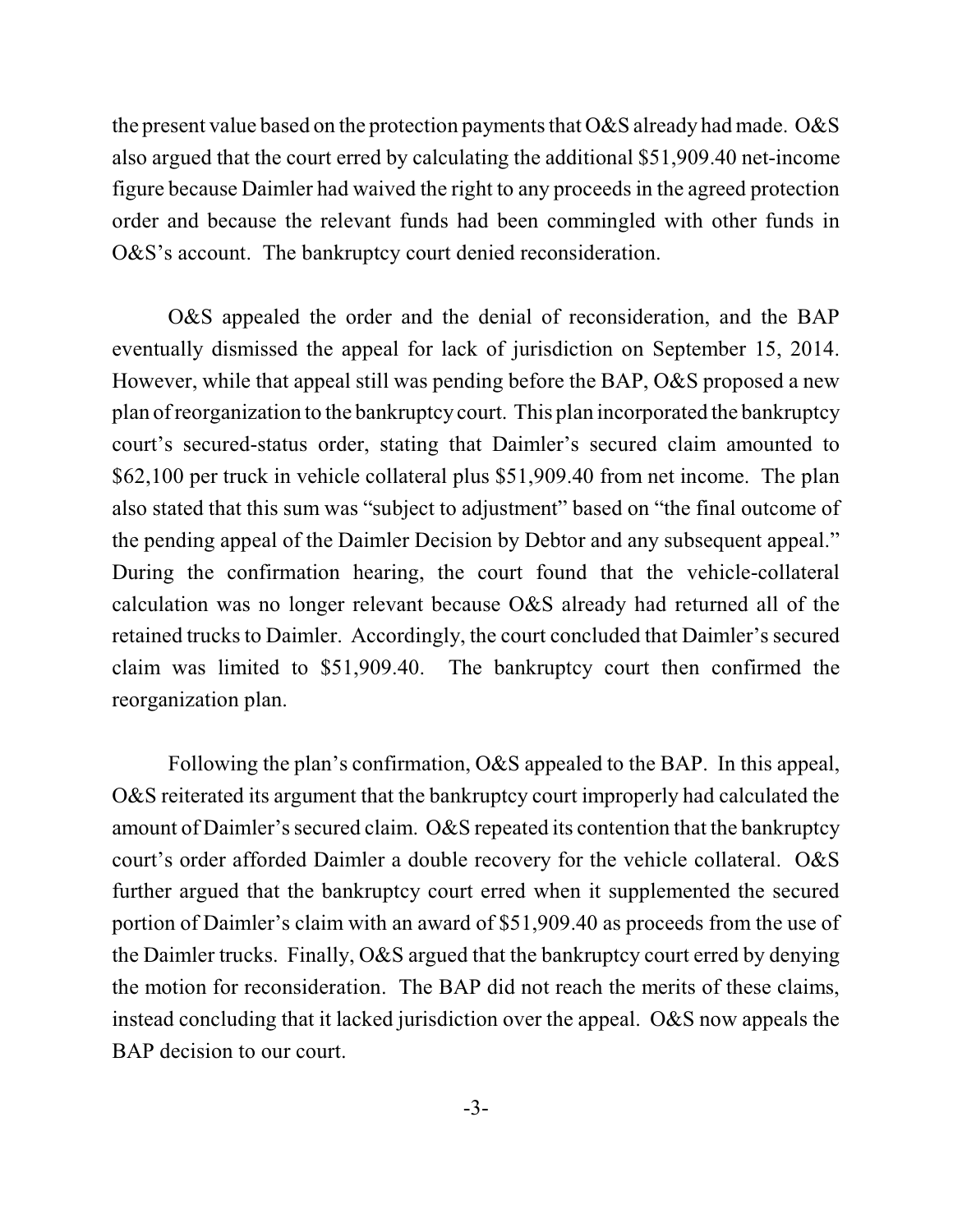We review *de novo* the BAP's determination that it lacked jurisdiction over O&S's appeal. *See GAF Holdings, LLC v. Rinaldi (In re Farmland Indus., Inc.)*, 567 F.3d 1010, 1016 (8th Cir. 2009). Though the BAP listed two grounds for its decision to dismiss—mootness and lack of standing—we need only agree with one in order to affirm. *See McCarty v. Lasowski (In re Lasowski)*, 575 F.3d 815, 817 (8th Cir. 2009); *Schwartz v. Kujawa (In re Kujawa)*, 323 F.3d 628, 629 (8th Cir. 2003).

O&S's notice of appeal to the BAP listed three orders—the secured-status order, the denial of reconsideration of the secured-status order, and the plan confirmation. At oral argument, the parties agreed that the first two orders were interlocutory and non-final when rendered.<sup>1</sup> Such interlocutory orders merge into a plan confirmation. *See Greenpoint Mortg. Funding, Inc. v. Herrera (In re Herrera*), 422 B.R. 698, 707 (B.A.P. 9th Cir. 2010), *aff'd & adopted sub nom. Home Funds Direct v. Monroy (In re Monroy)*, 650 F.3d 1300, 1301 (9th Cir. 2011); *cf. Bullard v. Hyde Savings Bank (In re Bullard)*, 752 F.3d 483, 488 & n.8 (1st Cir. 2014*), aff'd sub nom. Bullard v. Blue Hills Bank*, 575 U.S. ---, 135 S. Ct. 1686 (2015). Accordingly, our standing analysis centers on O&S's ability to appeal from the plan confirmation. *Greenpoint Mortg. Funding, Inc.*, 422 B.R. at 707.

The BAP concluded that O&S did not have standing to challenge the bankruptcy court's order confirming its proposed plan. Although the modern Bankruptcy Code does not articulate a standard for appellate standing, our circuit consistently has applied a "person aggrieved" standard derived from the Bankruptcy

<sup>&</sup>lt;sup>1</sup>Prior to the plan's confirmation, O&S argued that the secured-status order and denial of reconsideration were final, appealable orders. O&S has abandoned this position in its present appeal. We note that if the orders were indeed final when rendered, we would lack jurisdiction to consider them now because O&S failed to timely appeal fromthe BAP's September 15 decision. *See* Fed. R. App. P. 4(a)(1)(A).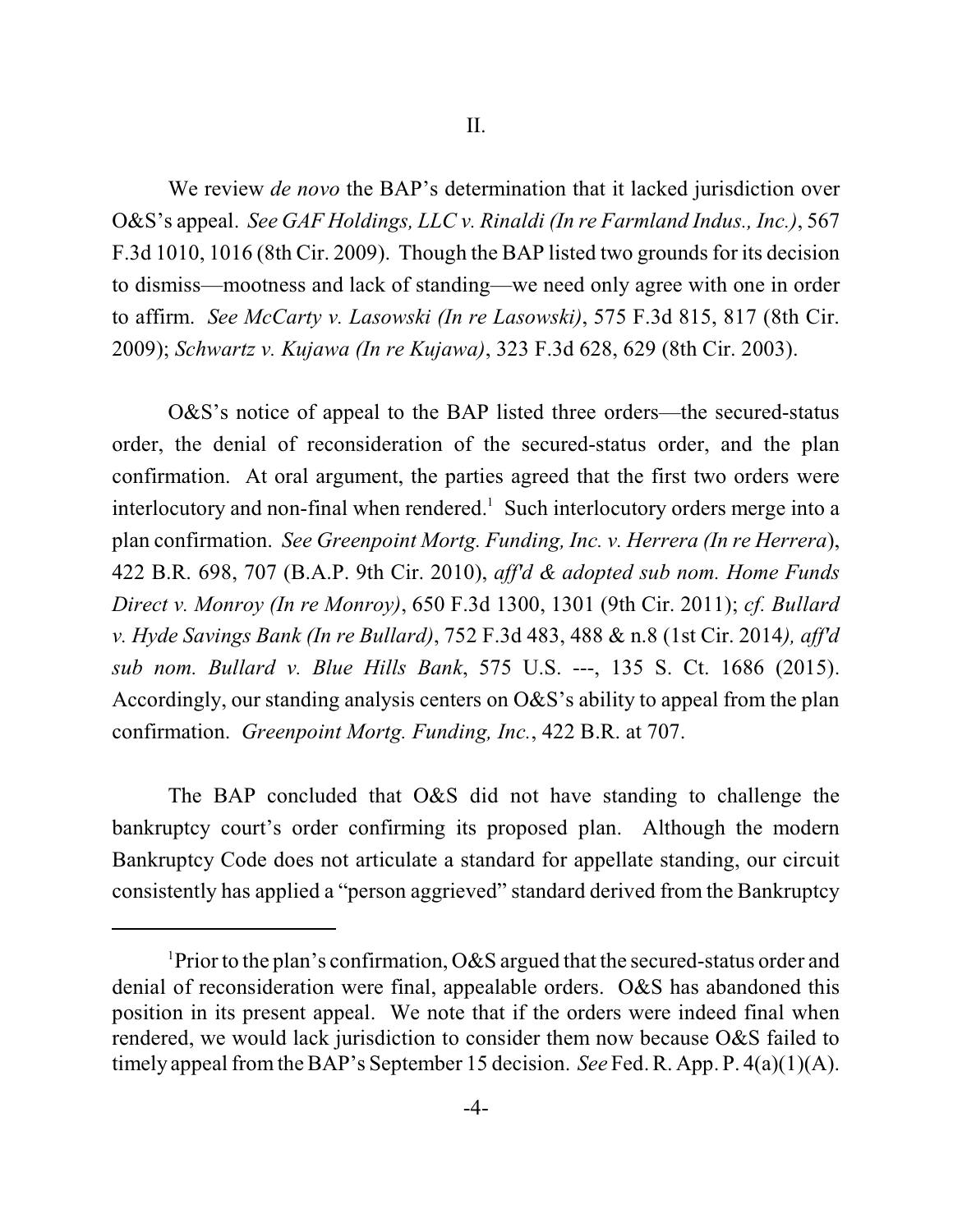Act of 1898. *See, e.g.*, *Peoples v. Radloff (In re Peoples)*, 764 F.3d 817, 820 (8th Cir. 2014); *accord Atkinson v. Ernie Haire Ford, Inc. (In re Ernie Haire Ford, Inc.)*, 764 F.3d 1321, 1325 (11th Cir. 2014), *cert. denied sub nom. Atkinson v. Ernie Haire Ford, Inc.*, 577 U.S. ---, 136 S. Ct. 104 (2015). This standard is "more limited than Article III standing or the prudential requirements associated therewith." *Harker v. Troutman* (*In re Troutman Enterprises, Inc.*), 286 F.3d 359, 364 (6th Cir. 2002). "The principal policy underlying the heightened 'standing' requirement is that bankruptcy proceedings—often administratively and procedurally unwieldy—not be prolonged by unnecessary appeals." *Spenlinhauer v. O'Donnell*, 261 F.3d 113, 118 n.4 (1st Cir. 2001). Under the person-aggrieved doctrine, the appellant has the burden to demonstrate that "the challenged order directly and adversely affect[ed] his pecuniary interests." *Id.* at 118; *accord Fondiller v. Robertson (Matter of Fondiller)*, 707 F.2d 441, 442 (9th Cir. 1983) (explaining that a person is aggrieved if an order of the bankruptcy court "diminish[ed] the debtor's property, increase[d] his burdens, or detrimentally affect[ed] his rights").

Generally, under the person-aggrieved doctrine, a debtor lacks standing to appeal a judgment rendered wholly in his favor. *Houchin Sales Co. v. Angert*, 11 F.2d 115, 119 (8th Cir. 1926). However, our court recognizes an exception "when there has been some error prejudicial to [the debtor], or he has not received all he is entitled to." *Id.* at 118-19. When a debtor invokes this exception at the conclusion of bankruptcy proceedings in order to appeal from a favorable plan-confirmation judgment, the exception runsinto tension with the strong policy favoring finality. *See Trulis v. Barton*, 107 F.3d 685, 691 (9th Cir. 1995) ("Once a bankruptcy plan is confirmed, it is binding on all parties and all questions that could have been raised pertaining to the plan are entitled to *res judicata* effect."). Confronted with this tension, our court outlined the procedure through which a debtor may seek review from a confirmed plan in *Zahn v. Fink (In re Zahn)*, 526 F.3d 1140 (8th Cir. 2008).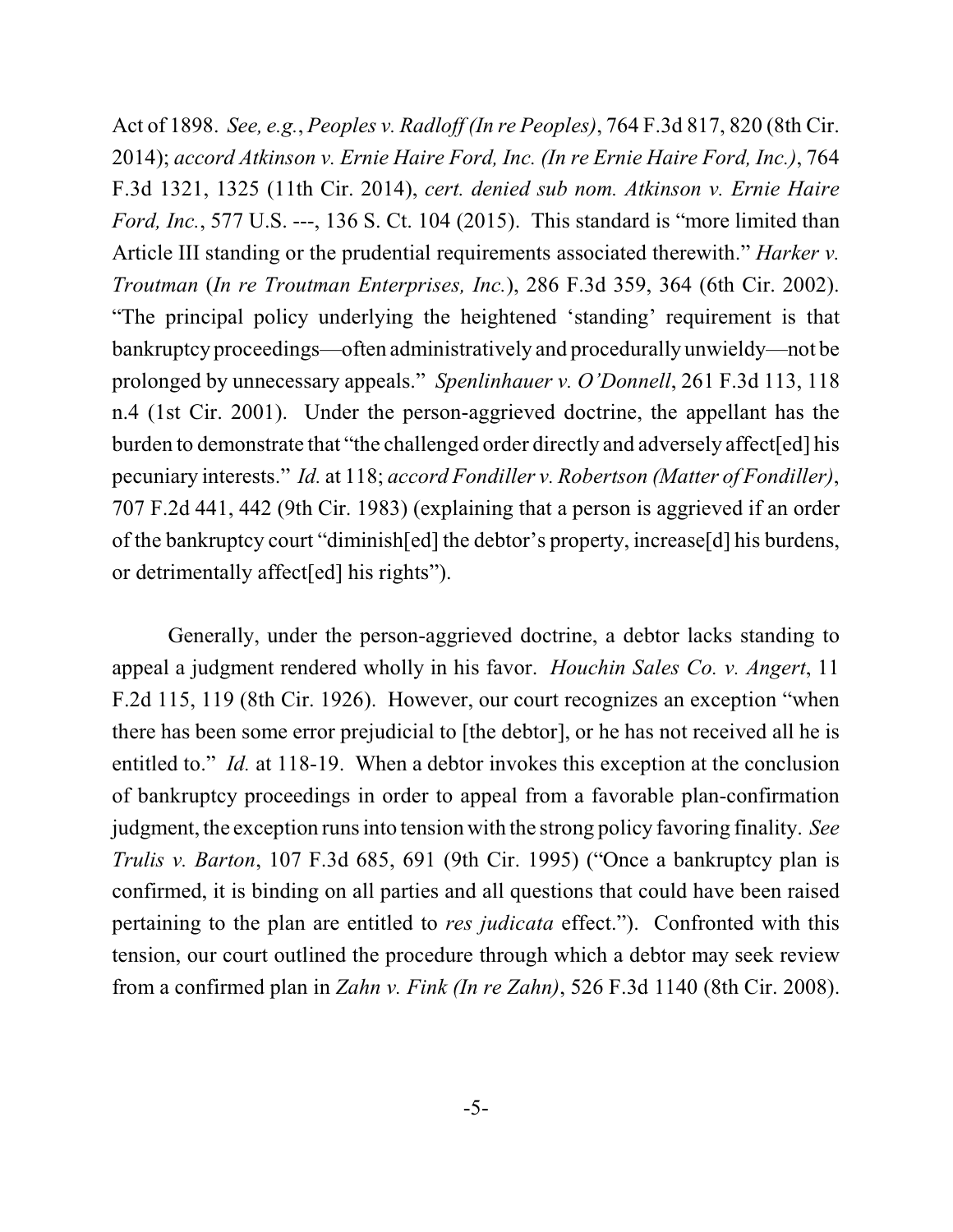In *Zahn*, we examined a case in which a Chapter 13 bankruptcy debtor sought review of an adverse interlocutory ruling. *Id.* at 1141. The debtor appealed the interlocutory order; however, the BAP dismissed the appeal for lack of jurisdiction because the panel concluded that the interlocutory ruling did not constitute a final, appealable order. *Id.*; *see Official Comm. of Unsecured Creditors v. Farmland Industries, Inc. (In re Farmland Indus., Inc.)*, 397 F.3d 647, 649-50 (8th Cir. 2005) (discussing the test for finality in bankruptcy proceedings). To obtain a final, appealable order, the debtor proposed a plan incorporating the bankruptcy court's allegedly erroneous interlocutory ruling. *In re Zahn*, 526 F.3d at 1141. The debtor then objected to her own plan, highlighting her opposition to this disputed provision. *Id.* at 1141-42. Over this objection, the bankruptcy court confirmed the debtor's proposed plan. *Id.* at 1142. The debtor then appealed to the BAP. *Id.* We held that this procedure properly preserved the issue for appeal and demonstrated personaggrieved status. *Id.* at 1144. In sum, we concluded: "A debtor who objects to her own plan may be an aggrieved party and have standing to appeal confirmation of such plan." *Id.*

In subsequent cases before bankruptcy courts, debtors have complied with this procedure in order to demonstrate standing as persons aggrieved by their plans' confirmations. *See, e.g.*, *Fisette v. Keller (In re Fisette)*, 455 B.R. 177, 180 (B.A.P. 8th Cir. 2011), *as revised* (Nov. 11, 2011); *Timothy v. Anderson (In re Timothy)*, 442 B.R. 28, 29, 31 & n.14 (B.A.P. 10th Cir. 2010). Though *Zahn* involved a Chapter 13 debtor, we note that *Zahn* applies equally in Chapter 11 proceedings because the person-aggrieved standing requirement extends to proceedings under both chapters. *See Sears v. U.S. Tr. (In re AFY)*, 734 F.3d 810, 824 (8th Cir. 2013) (applying the person-aggrieved doctrine in a Chapter 11 case), *cert. denied sub nom. Sears v. Badami*, 572 U.S. ---,134 S. Ct. 2315 (2014). Thus, we hold that a debtor in Chapter 11, like a debtor in Chapter 13, "can obtain meaningful relief . . . [by] objecting to her own amended plan and appealing the amended plan's confirmation." *In re Zahn*, 526 F.3d at 1143.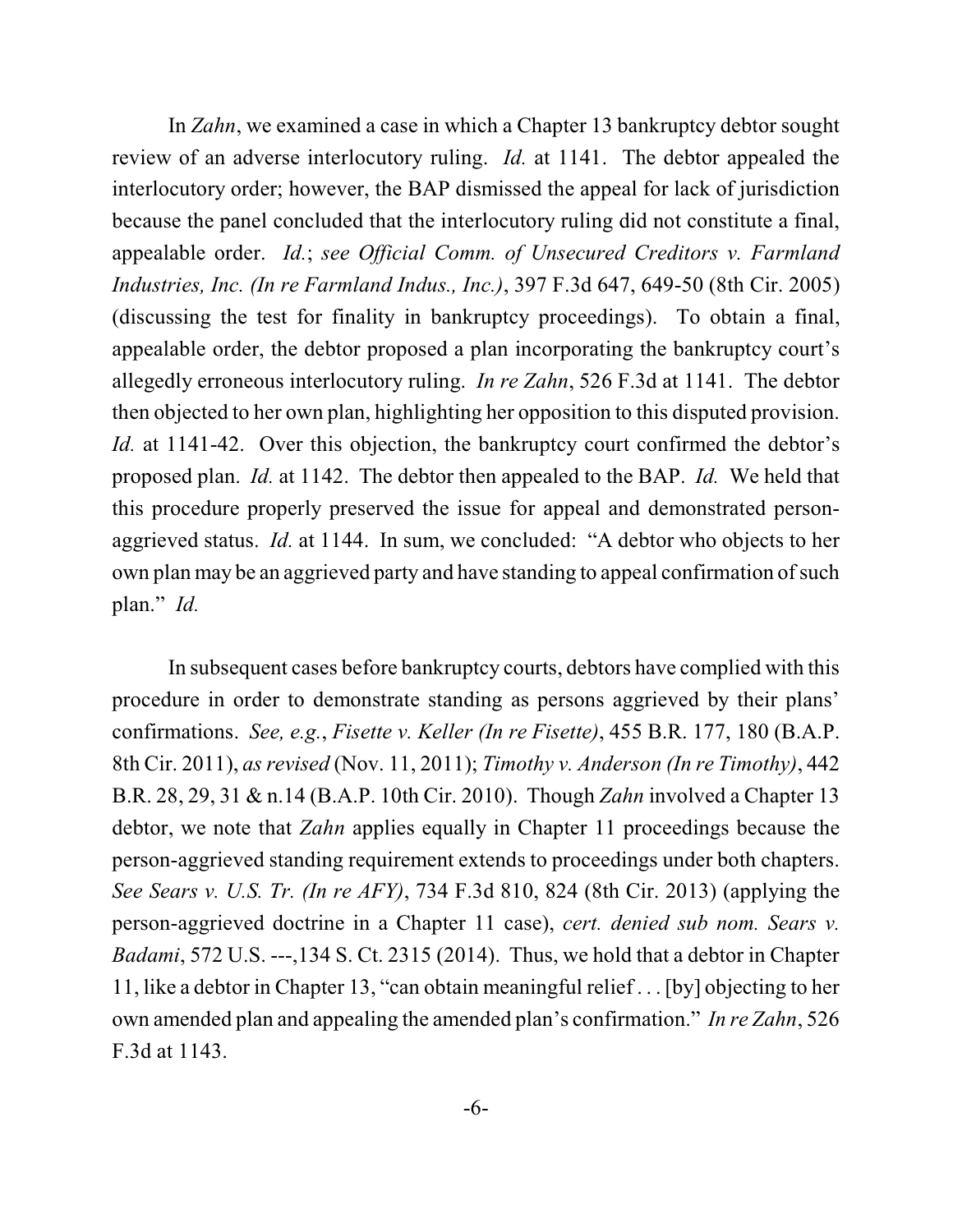As the BAP recognized, O&S did not follow the *Zahn* procedure because O&S failed to object to its proposed plan. The court thus did not have before it an objection from O&S when it confirmed the plan, and O&S did not obtain an adverse ruling along with the bankruptcy court's favorable confirmation judgment. *Cf. Weston v. Mann (In re Weston)*, 18 F.3d 860, 864 (10th Cir. 1994) (stating that a creditor must raise an objection to attain person-aggrieved status); *Matter of Schultz Mfg. Fabricating Co.*, 956 F.2d 686, 690 (7th Cir. 1992) (same); *In re Szostek*, 886 F.2d 1405, 1413 (3d Cir. 1989) (stating that, as a general rule, the absence of an objection indicates acceptance of a plan's terms). The BAP found this omission fatal to O&S. On the facts of the present case, we agree.

On appeal to our court, O&S argues that it had standing despite its failure to comply with *Zahn* because the confirmed plan included a provision stating that the amount of Daimler's secured claim was "subject to adjustment" based on "the final outcome of the pending appeal of the Daimler Decision by Debtor and any subsequent appeal." We recognize that parties may use such language in a reorganization plan to condition the amount of a claim based on the outcome of thenpending litigation related to an interlocutory order. *See In re Farmland*, 397 F.3d at 650. And we note that this provision properly conditioned the amount of Daimler's claim on the outcome of the appeal from the secured-status order that had been pending before the BAP at the time of the plan's submission—an appeal that the BAP ultimately dismissed in a decision that O&S did not appeal to our court.

However, we conclude that the imprecise language used by O&S was insufficient to meet *Zahn*'s requirement that a debtor object to a plan in order to demonstrate person-aggrieved status. The reservation did not articulate O&S's objection to the plan, nor did it specifically reference  $\alpha$ &S's intent to appeal from the plan confirmation on the basis of the secured-status order incorporated therein. In light of the strong policy favoring finality in bankruptcy proceedings, we find that the language in the confirmed plan was not sufficient to reserve O&S's right to appeal